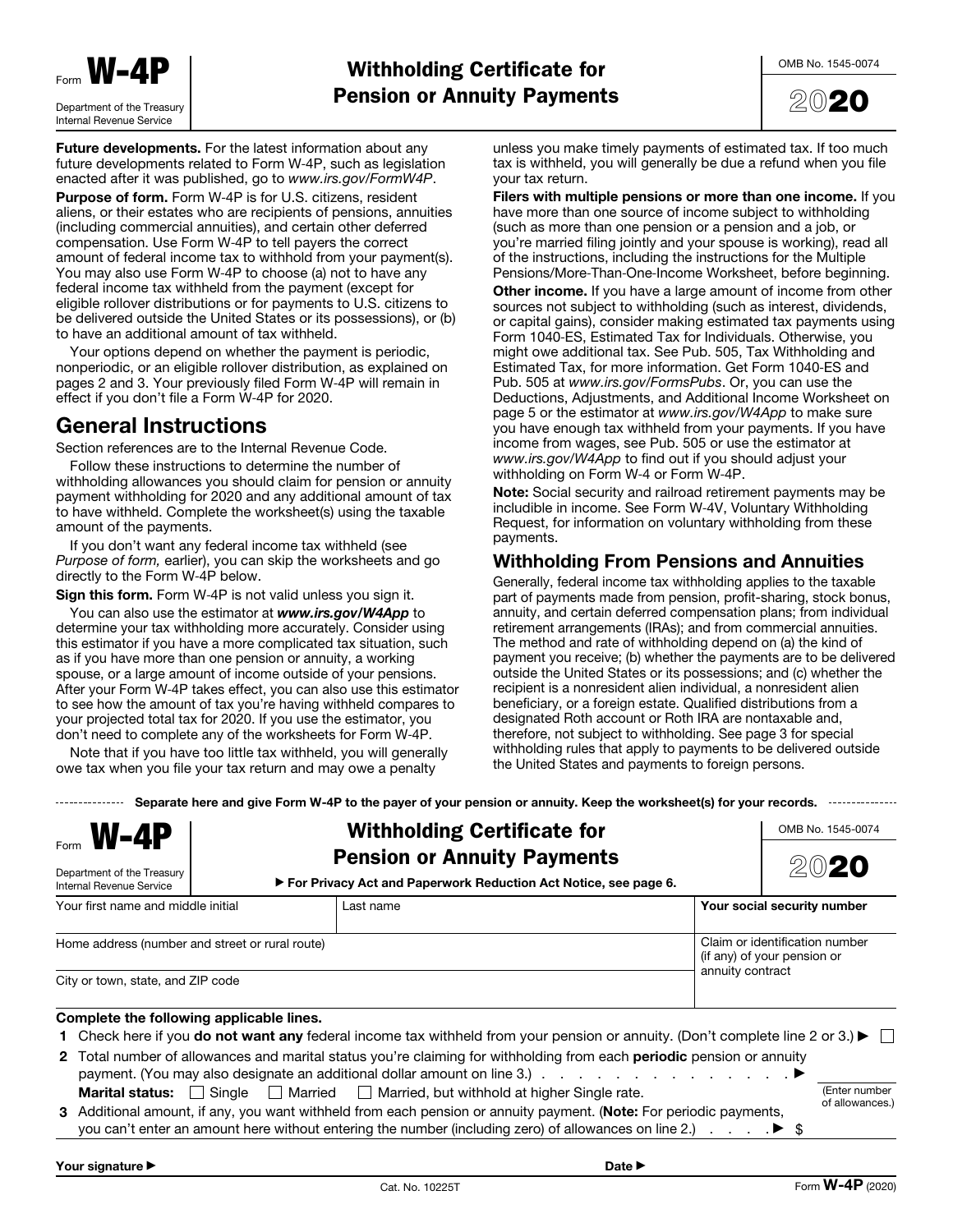Because your tax situation may change from year to year, you may want to refigure your withholding each year. You can change the amount to be withheld by using lines 2 and 3 of Form W-4P.

Choosing not to have income tax withheld. You (or in the event of death, your beneficiary or estate) can choose not to have federal income tax withheld from your payments by using line 1 of Form W-4P. For an estate, the election to have no income tax withheld may be made by the executor or personal representative of the decedent. Enter the estate's employer identification number (EIN) in the area reserved for "Your social security number" on Form W-4P.

You may not make this choice for eligible rollover distributions. See *Eligible rollover distribution—20% withholding* below.

Caution: There are penalties for not paying enough federal income tax during the year, either through withholding or estimated tax payments. New retirees, especially, should see Pub. 505. It explains your estimated tax requirements and describes penalties in detail. You may be able to avoid quarterly estimated tax payments by having enough tax withheld from your pension or annuity using Form W-4P.

Periodic payments. Withholding from periodic payments of a pension or annuity is figured using certain withholding tables that are also used to figure withholding from wages. Periodic payments are made in installments at regular intervals over a period of more than 1 year. They may be paid annually, quarterly, monthly, etc.

If you want federal income tax to be withheld, you must designate the number of withholding allowances on line 2 of Form W-4P and indicate your marital status by checking the appropriate box. You can't designate a specific dollar amount to be withheld. However, you can designate an additional amount to be withheld on line 3.

If you don't want any federal income tax withheld from your periodic payments, check the box on line 1 of Form W-4P and submit the form to your payer. However, see *Payments to Foreign Persons and Payments To Be Delivered Outside the United States* on page 3.

Caution: If you don't submit Form W-4P to your payer, the payer must withhold from periodic payments as if you're married claiming three withholding allowances. Generally, this means that tax will be withheld if the taxable amount of your pension or annuity is at least \$2,095 a month.

If you submit a Form W-4P that doesn't contain your correct social security number (SSN), the payer must withhold as if

you're single claiming zero withholding allowances even if you checked the box on line 1 to have no federal income tax withheld.

There are some kinds of periodic payments for which you can't use Form W-4P because they're already defined as wages subject to federal income tax withholding. These payments include retirement pay for service in the U.S. Armed Forces and payments from certain nonqualified deferred compensation plans and tax-exempt organizations' deferred compensation plans described in section 457. Your payer should be able to tell you whether Form W-4P applies.

For periodic payments, your Form W-4P stays in effect until you change or revoke it. Your payer must notify you each year of your right to choose not to have federal income tax withheld (if permitted) or to change your choice.

Nonperiodic payments—10% withholding. Your payer must withhold at a flat 10% rate from the taxable amount of nonperiodic payments (but see *Eligible rollover distribution— 20% withholding* below) unless you choose not to have federal income tax withheld. Distributions from an IRA that are payable on demand are treated as nonperiodic payments. You can choose not to have federal income tax withheld from a nonperiodic payment (if permitted) by submitting Form W-4P (containing your correct SSN) to your payer and checking the box on line 1. However, see *Payments to Foreign Persons and Payments To Be Delivered Outside the United States* on page 3. Generally, your choice not to have federal income tax withheld will apply to any later payment from the same plan. You can't use line 2 for nonperiodic payments. But you may use line 3 to specify an additional amount that you want withheld.

Caution: If you submit a Form W-4P that doesn't contain your correct SSN, the payer can't honor your request not to have income tax withheld and must withhold 10% of the payment for federal income tax.

Eligible rollover distribution—20% withholding. Distributions you receive from qualified pension or annuity plans (for example, 401(k) plans and section 457(b) plans maintained by a governmental employer) or tax-sheltered annuities that are eligible to be rolled over to an IRA or qualified plan are subject to a flat 20% federal withholding rate on the taxable amount of the distribution. The 20% withholding rate is required, and you can't choose not to have income tax withheld from eligible rollover distributions. Don't give Form W-4P to your payer unless you want an additional amount withheld. In that case, complete line 3 of Form W-4P and submit the form to your payer.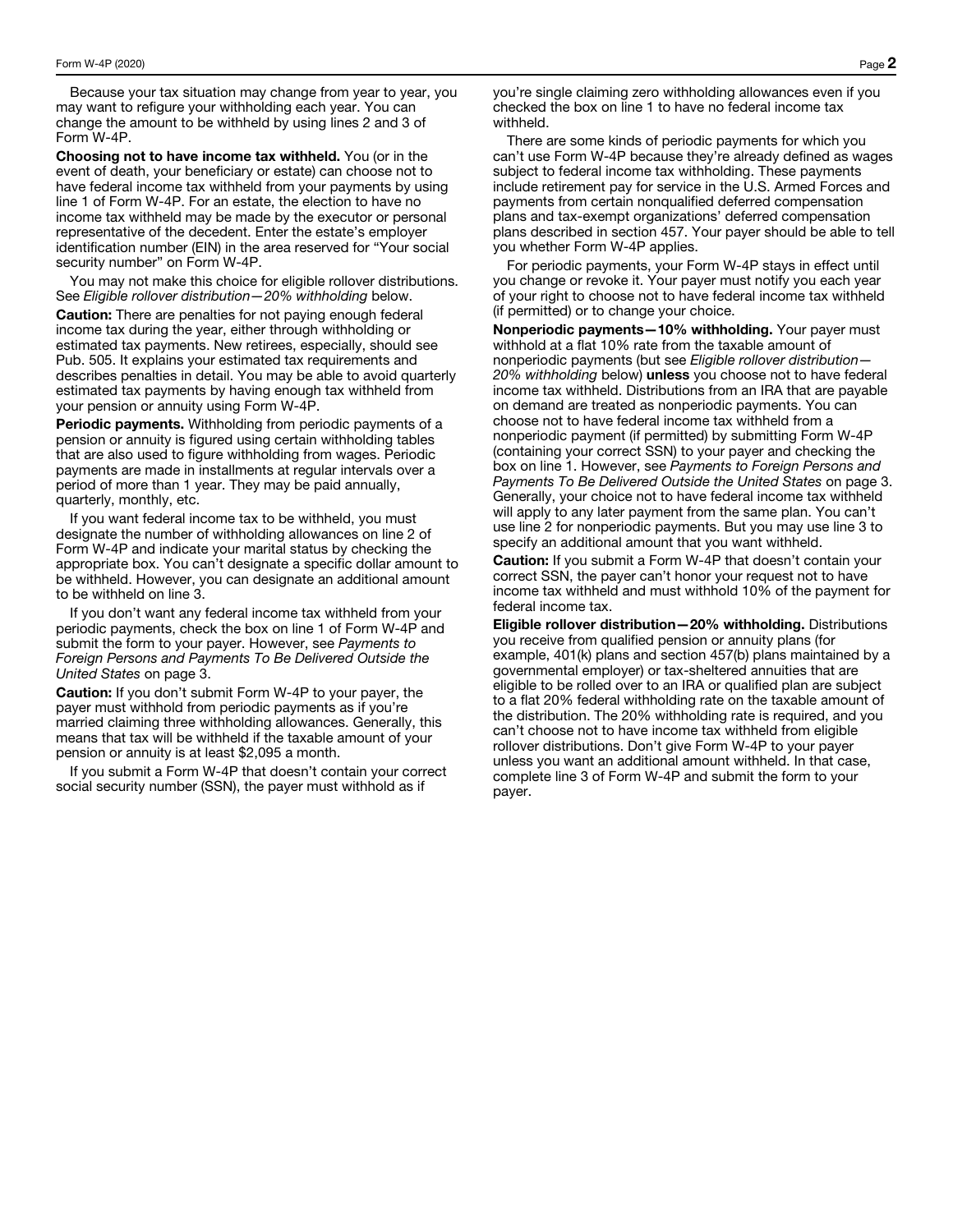Note: The payer won't withhold federal income tax if the entire distribution is transferred by the plan administrator in a direct rollover to a traditional IRA or another eligible retirement plan (if allowed by the plan), such as a 401(k) plan, qualified pension plan, governmental section 457(b) plan, section 403(b) contract, or tax-sheltered annuity.

Distributions that are (a) required by federal law, (b) one of a specified series of equal payments, or (c) qualifying "hardship" distributions are not "eligible rollover distributions" and aren't subject to the mandatory 20% federal income tax withholding. See Pub. 505 for details. See also *Nonperiodic payments—10% withholding* on page 2.

Tax relief for victims of terrorist attacks. For tax years ending after September 10, 2001, disability payments for injuries incurred as a direct result of a terrorist attack directed against the United States (or its allies), whether outside or within the United States, aren't included in income. You may check the box on line 1 of Form W-4P and submit the form to your payer to have no federal income tax withheld from these disability payments. However, you must include in your income any amounts that you received or would've received in retirement had you not become disabled as a result of a terrorist attack. See Pub. 3920, Tax Relief for Victims of Terrorist Attacks, for more details.

## Changing Your "No Withholding" Choice

Periodic payments. If you previously chose not to have federal income tax withheld and you now want withholding, complete another Form W-4P and submit it to your payer. If you want federal income tax withheld at the 2020 default rate (married with three allowances), write "Revoked" next to the checkbox on line 1 of the form. If you want tax withheld at a different rate, complete line 2 on the form.

Nonperiodic payments. If you previously chose not to have federal income tax withheld and you now want withholding, write "Revoked" next to the checkbox on line 1 and submit the Form W-4P to your payer.

## Payments to Foreign Persons and Payments To Be Delivered Outside the United States

Unless you're a nonresident alien, withholding (in the manner described above) is required on any periodic or nonperiodic payments that are to be delivered to you outside the United States or its possessions. Don't check the box on line 1 of Form W-4P. See Pub. 505 for details.

In the absence of a tax treaty exemption, nonresident aliens, nonresident alien beneficiaries, and foreign estates are generally subject to a 30% federal withholding tax under section 1441 on the taxable portion of a periodic or nonperiodic pension or annuity payment that is from U.S. sources. However, most tax treaties provide that private pensions and annuities are exempt from withholding and tax. Also, payments from certain pension plans are exempt from withholding even if no tax treaty applies. See Pub. 515, Withholding of Tax on Nonresident Aliens and Foreign Entities, and Pub. 519, U.S. Tax Guide for Aliens, for details. A foreign person should submit Form W-8BEN, Certificate of Foreign Status of Beneficial Owner for United States Tax Withholding and Reporting, to the payer before receiving any payments. The Form W-8BEN must contain the foreign person's taxpayer identification number (TIN).

## Statement of Federal Income Tax Withheld From Your Pension or Annuity

By February 1 of next year, your payer will furnish a statement to you on Form 1099-R, Distributions From Pensions, Annuities, Retirement or Profit-Sharing Plans, IRAs, Insurance Contracts, etc., showing the total amount of your pension or annuity payments and the total federal income tax withheld during the year. If you're a foreign person who has provided your payer with Form W-8BEN, your payer instead will furnish a statement to you on Form 1042-S, Foreign Person's U.S. Source Income Subject to Withholding, by March 15 of next year.

# Specific Instructions

## Personal Allowances Worksheet

Complete this worksheet on page 4 first to determine the number of withholding allowances to claim.

Line C. *Head of household please note:* Generally, you can claim head of household filing status on your tax return only if you're unmarried and pay more than 50% of the costs of keeping up a home for yourself and a qualifying individual. See Pub. 501 for more information about filing status.

Line D. Child tax credit. When you file your tax return, you may be eligible to claim a child tax credit for each of your eligible children. To qualify, the child must be under age 17 as of December 31, must be your dependent who generally lives with you for more than half the year, and must have the required SSN. To learn more about this credit, see Pub. 972, Child Tax Credit and Credit for Other Dependents. To reduce the tax withheld from your payments by taking this credit into account, follow the instructions on line D of the worksheet. On the worksheet, you will be asked about your total income. For this purpose, total income includes all of your pensions, wages, and other income, including income earned by a spouse if you're filing a joint return.

Line E. Credit for other dependents. When you file your tax return, you may be eligible to claim a credit for other dependents for whom a child tax credit can't be claimed, such as a qualifying child who does not meet the age or SSN requirement for the child tax credit, or a qualifying relative. To learn more about this credit, see Pub. 972. To reduce the tax withheld from your payments by taking this credit into account, follow the instructions on line E of the worksheet. On the worksheet, you will be asked about your total income. For this purpose, total income includes all of your pensions, wages, and other income, including income earned by a spouse if you're filing a joint return.

Line F. Other credits. You may be able to reduce the tax withheld from your payments if you expect to claim other tax credits, such as tax credits for education (discussed in Pub. 970). If you do so, your payments will be larger, but the amount of any refund that you receive when you file your tax return will be smaller. Follow the instructions for the worksheet for converting credits to allowances in Pub. 505 if you want to reduce your withholding by taking these credits into account. If you compute all your credits using that worksheet in Pub. 505, enter "-0-" on lines D and E.

## Deductions, Adjustments, and Additional Income Worksheet

Complete this worksheet to determine if you're able to reduce the tax withheld from your pension or annuity payments to account for your itemized deductions and other adjustments to income, such as deductible IRA contributions. If you do so, your refund at the end of the year will be smaller, but your payments will be larger. You're not required to complete this worksheet or reduce your withholding if you don't wish to do so.

You can also use this worksheet to figure out how much to increase the tax withheld from your payments if you have a large amount of other income not subject to withholding, such as interest, dividends, or capital gains.

Another option is to take these items into account and make your withholding more accurate by using the estimator at *www.irs.gov/W4App*. If you use the estimator, you don't need to complete any of the worksheets for Form W‐4P.

## Multiple Pensions/More**‐**Than**‐**One**‐**Income Worksheet

Complete this worksheet if you receive more than one pension, if you have a pension and a job, or if you're married filing jointly and have a working spouse or a spouse who receives a pension. If you don't complete this worksheet, you might have too little tax withheld. If so, you will generally owe tax when you file your tax return and may be subject to a penalty.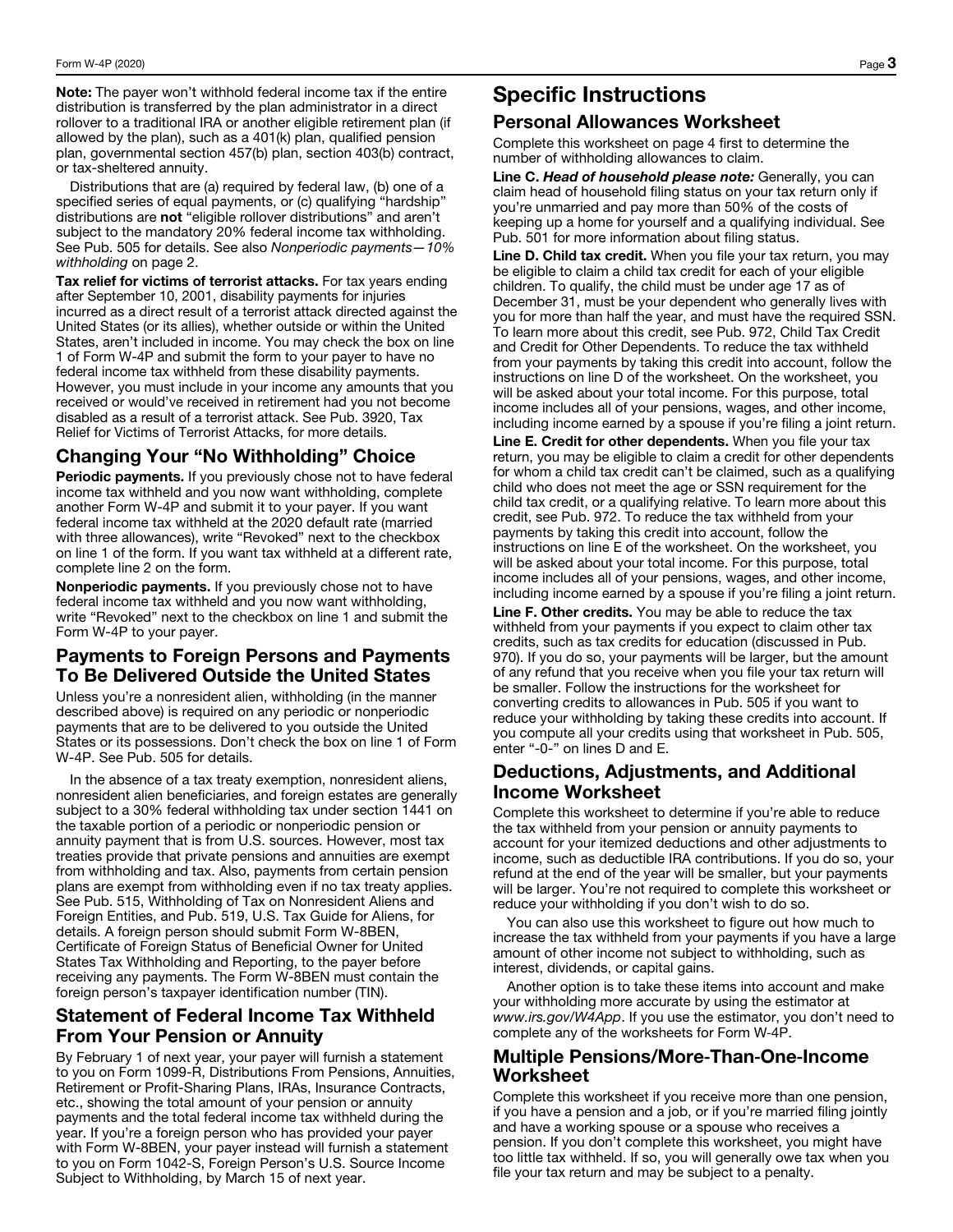Use the Multiple Pensions/More-Than-One-Income Worksheet from only one Form W-4P to figure the number of allowances you're entitled to claim and any additional amount of tax to withhold from all pensions. If you (and/or your spouse if filing jointly) have two or more pensions, withholding will generally be more accurate if only the Form W-4P for the highest paying pension (a) claims any allowances after lines A through B in the Personal Allowances Worksheet or any allowances in the Deductions, Adjustments, and Additional Income Worksheet; and (b) uses the Multiple Pensions/More-Than-One-Income Worksheet. If you (and/or your spouse if filing jointly) have a pension and a job, withholding will generally be more accurate if the Form W-4P for the pension doesn't claim

any allowances after lines A through B in the Personal Allowances Worksheet or any allowances in the Deductions, Adjustments, and Additional Income Worksheet. However, you may need to use the Multiple Pensions/More-Than-One-Income Worksheet. If you (and/or your spouse if filing jointly) have more than one pension (or a pension and a job) and you need to complete a new Form W-4P or Form W-4 for a pension or a job, you (and/or your spouse) will generally get more accurate withholding by completing new Form(s) W-4P or Form(s) W-4 for all other pensions and jobs. See Pub. 505 for details.

Another option is to use the estimator at *www.irs.gov/W4App* to figure your withholding more precisely.

| Personal Allowances Worksheet (Keep for your records.)                                                                                                                                                                                                                                                                                                                                                                                                                                                                                                                                                                                                                                                                                                                                                                                                                                                                          |  |  |  |
|---------------------------------------------------------------------------------------------------------------------------------------------------------------------------------------------------------------------------------------------------------------------------------------------------------------------------------------------------------------------------------------------------------------------------------------------------------------------------------------------------------------------------------------------------------------------------------------------------------------------------------------------------------------------------------------------------------------------------------------------------------------------------------------------------------------------------------------------------------------------------------------------------------------------------------|--|--|--|
| <b>B</b> Enter "1" if you will file as married filing jointly referred to referred the set of the set of the set of the set of the set of the set of the set of the set of the set of the set of the set of the set of the set of<br>D Child tax credit. See Pub. 972 for more information.<br>. If your total income will be less than \$72,351 (\$105,051 if married filing jointly), enter "4" for each eligible child.<br>• If your total income will be from \$72,351 to \$181,950 (\$105,051 to \$351,400 if married filing jointly), enter "2" for<br>each eligible child.<br>• If your total income will be from \$181,951 to \$200,000 (\$351,401 to \$400,000 if married filing jointly), enter "1" for                                                                                                                                                                                                               |  |  |  |
| each eligible child.<br>• If your total income will be higher than \$200,000 (\$400,000 if married filing jointly), enter "-0-"<br>E Credit for other dependents. See Pub. 972 for more information.<br>• If your total income will be less than \$72,351 (\$105,051 if married filing jointly), enter "1" for each eligible<br>dependent.<br>• If your total income will be from \$72,351 to \$181,950 (\$105,051 to \$351,400 if married filing jointly), enter "1" for<br>every two dependents (for example, "-0-" for one dependent, "1" if you have two or three dependents, and "2" if                                                                                                                                                                                                                                                                                                                                    |  |  |  |
| you have four dependents).<br>• If your total income will be higher than \$181,950 (\$351,400 if married filing jointly), enter "-0-"<br>E.<br>F Other credits. If you have other credits, see the worksheet for converting credits to allowances in Pub. 505 and<br>enter the amount from that worksheet here. If you compute all your credits using that worksheet in Pub. 505, enter<br>G Add lines A through F and enter the total here resonance and resonance of Add lines A through F and enter the total here resonance and resonance of Add lines A                                                                                                                                                                                                                                                                                                                                                                    |  |  |  |
| . If you plan to itemize or claim adjustments to income and want to reduce your withholding, or<br>if you have a large amount of other income not subject to withholding and want to increase your<br>withholding, see the Deductions, Adjustments, and Additional Income Worksheet on page 5.<br>For accuracy,<br>. If you have more than one source of income subject to withholding or are married filing<br>complete all<br>jointly and you and your spouse both have income subject to withholding and your<br>worksheets<br>combined income from all sources exceeds \$13,000 (\$25,000 if married filing jointly), see the<br>that apply.<br>Multiple Pensions/More-Than-One-Income Worksheet on page 5 to avoid having too little<br>tax withheld, or use the estimator for more accuracy.<br>. If neither of the above situations applies, stop here and enter the number from line G on line<br>2 of Form W-4P above. |  |  |  |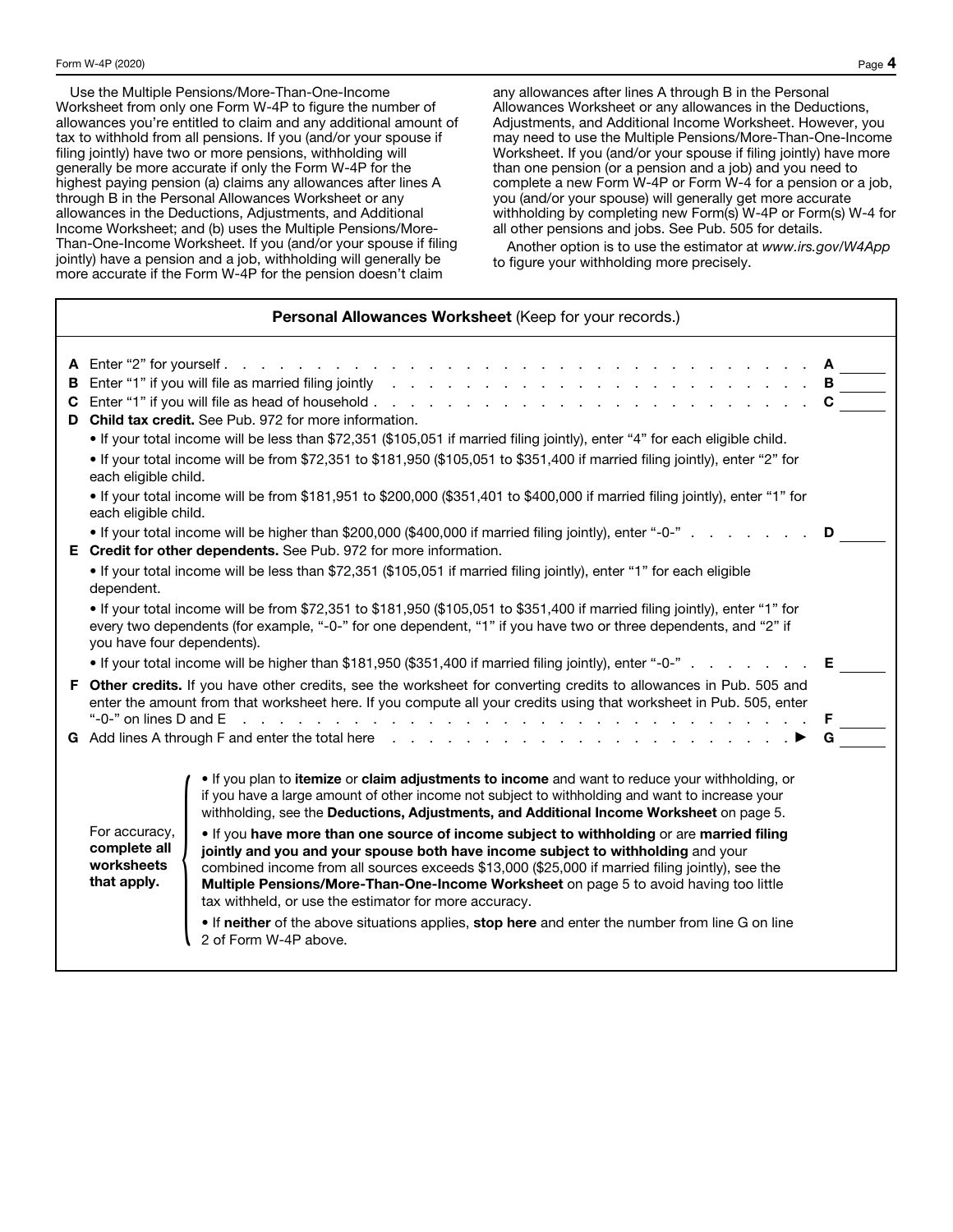### Deductions, Adjustments, and Additional Income Worksheet

Note: Use this worksheet *only* if you plan to itemize deductions, claim certain adjustments to income, or have a large amount of other income not subject to withholding.

| 1 Enter an estimate of your 2020 itemized deductions. These include qualifying home mortgage interest,<br>charitable contributions, state and local taxes (up to \$10,000), and medical expenses in excess of 7.5%<br>of your income. See Pub. 505 for details enterstanding and and a set of your income. See Pub. 505 for details<br>\$24,800 if you're married filing jointly or qualifying widow(er) 1 |              | SS. |
|------------------------------------------------------------------------------------------------------------------------------------------------------------------------------------------------------------------------------------------------------------------------------------------------------------------------------------------------------------------------------------------------------------|--------------|-----|
| \$18,650 if you're head of household<br>$\mathcal{L}=\left\{ \begin{array}{ll} 1 & \text{if } \mathcal{L} \in \mathcal{L} \text{ and } \mathcal{L} \neq \mathcal{L} \text{ and } \mathcal{L} \neq \mathcal{L} \text{ and } \mathcal{L} \neq \mathcal{L} \end{array} \right.$<br>2 Enter: {<br>\$12,400 if you're single or married filing separately                                                       | $2 \sqrt{5}$ |     |
|                                                                                                                                                                                                                                                                                                                                                                                                            | 3 \$         |     |
| 4 Enter an estimate of your 2020 adjustments to income, qualified business income deduction, and any                                                                                                                                                                                                                                                                                                       |              |     |
| additional standard deduction for age or blindness. See Pub. 505 for information about these items.                                                                                                                                                                                                                                                                                                        | 4            | \$. |
| 5 Add lines 3 and 4 and enter the total enterstanding to the contract of the contract of the contract of the contract of the contract of the contract of the contract of the contract of the contract of the contract of the c                                                                                                                                                                             | 5            |     |
| 6 Enter an estimate of your 2020 other income not subject to withholding (such as dividends, interest, or                                                                                                                                                                                                                                                                                                  |              |     |
|                                                                                                                                                                                                                                                                                                                                                                                                            | 6            | \$. |
| 7 Subtract line 6 from line 5. If zero, enter "-0-". If less than zero, enter the amount in parentheses                                                                                                                                                                                                                                                                                                    | 7            |     |
| 8 Divide the amount on line 7 by \$4,300 and enter the result here. If a negative amount, enter in                                                                                                                                                                                                                                                                                                         |              |     |
| parentheses. Drop any fraction enterstanding to the contract of the contract of the contract of the contract of                                                                                                                                                                                                                                                                                            | 8            |     |
| 9 Enter the number from the Personal Allowances Worksheet, line G, on page 4                                                                                                                                                                                                                                                                                                                               | 9            |     |
| 10 Add lines 8 and 9 and enter the total here. If zero or less, enter "-0-". If you plan to use the Multiple                                                                                                                                                                                                                                                                                               |              |     |
| <b>Pensions/More-Than-One-Income Worksheet, also enter this total on line 1 below. Otherwise, stop</b>                                                                                                                                                                                                                                                                                                     |              |     |
| <b>here</b> and enter this total on Form W-4P, line 2, on page 1 $\ldots$                                                                                                                                                                                                                                                                                                                                  | 10           |     |

### Multiple Pensions/More-Than-One-Income Worksheet

Note: Use this worksheet *only* if the instructions under line G from the Personal Allowances Worksheet direct you here. This applies if you (and your spouse if married filing jointly) have more than one source of income subject to withholding (such as more than one pension, or a pension and a job, or you have a pension and your spouse works).

|    | Enter the number from the <b>Personal Allowances Worksheet</b> , line G, on page 4 (or from line 10 above if<br>you used the Deductions, Adjustments, and Additional Income Worksheet <b>Fig. 1.</b> All Alley and the Deductions, Adjustments, and Additional Income Worksheet                                           |        |          |  |
|----|---------------------------------------------------------------------------------------------------------------------------------------------------------------------------------------------------------------------------------------------------------------------------------------------------------------------------|--------|----------|--|
|    | 2 Find the number in Table 1 on page 6 that applies to the LOWEST paying pension or job and enter it<br>here. However, if you're married filing jointly and the amount from the highest paying pension or job is<br>\$75,000 or less and the combined amounts for you and your spouse are \$107,000 or less, do not enter | -2     |          |  |
|    | 3 If line 1 is more than or equal to line 2, subtract line 2 from line 1. Enter the result here (if zero, enter<br>"-0-") and on Form W-4P, line 2, on page 1. Do not use the rest of this worksheet $\ldots$                                                                                                             | З      |          |  |
|    | Note: If line 1 is less than line 2, enter "-0-" on Form W-4P, line 2, on page 1. Complete lines 4 through 9<br>below to figure the additional withholding amount necessary to avoid a year-end tax bill.                                                                                                                 |        |          |  |
|    | 4 Enter the number from line 2 of this worksheet<br>5 Enter the number from line 1 of this worksheet<br>5                                                                                                                                                                                                                 | 6      |          |  |
| 8. | 7 Find the amount in Table 2 on page 6 that applies to the HIGHEST paying pension or job and enter it here<br><b>Multiply</b> line 7 by line 6 and enter the result here. This is the additional annual withholding needed                                                                                                | 7<br>8 | \$<br>\$ |  |
| 9  | <b>Divide</b> line 8 by the number of payments remaining in 2020. For example, divide by 8 if you're paid<br>every month and you complete this form in April 2020. Enter the result here and on Form W-4P, line 3,                                                                                                        |        |          |  |
|    | on page 1. This is the additional amount to be withheld from each payment and the state of the state of the state of payment and page 1. This is the additional amount to be withheld from each payment.                                                                                                                  | 9      | S        |  |